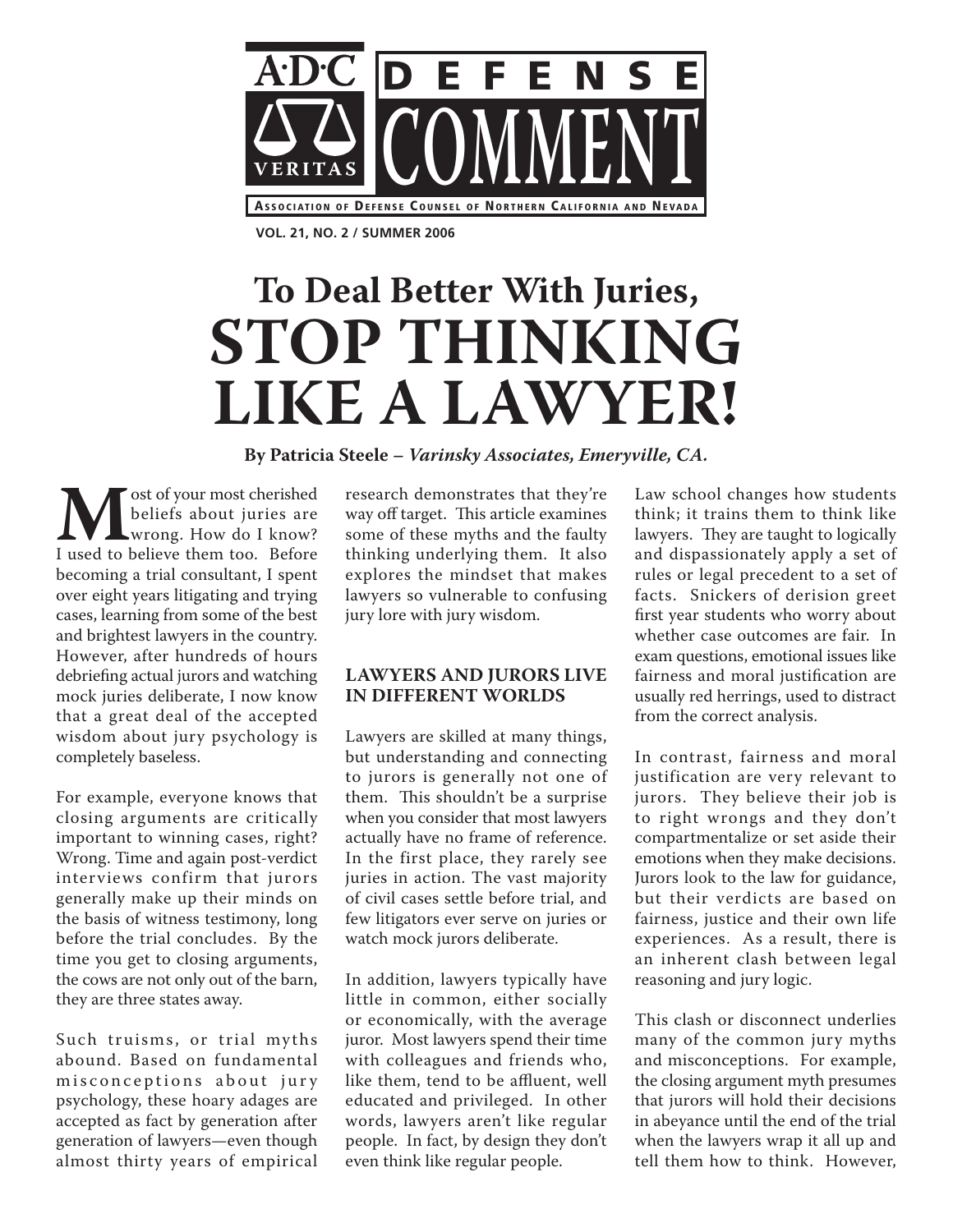this isn't how people make decisions in real life, and it's unrealistic to expect that simply because jurors are in a courtroom the rules of human behavior don't apply.

Over a quarter of a century of jury research shows that most jurors make their decisions by observing the witnesses and assessing the evidence as it comes in. By closing arguments the majority of jurors have already made up their minds, and they essentially use the closings to identify facts and evidence that support those decisions. The remaining undecided jurors will make their decisions in the jury room, persuaded by arguments made by fellow jurors—not by the lawyers.

Another widespread myth is that jurors make up their minds during opening statement. Again, this simply doesn't comport with common sense. Jurors want to see the evidence. They want to hear from the witnesses. They won't simply accept what the lawyer says on faith.

Which is not to say that the opening statements aren't important. Indeed, we believe opening statements are critical to jury persuasion. The problem is many lawyers don't use this opportunity to its full advantage. For example, many litigators spend opening statement describing every single piece of evidence they will present at trial. In typical lawyer fashion they go into all the minor nuances of their case, including every last little detail.

The result is information overload. Giving jurors too much information before they have a context confuses them. Rather, you should stick to the broad strokes in opening statements. Identify the key themes and facts that tell your story and provide moral context. Use the opening statement to frame your case, to establish the wrong that jurors must right.

Ask yourself—Is this a case about someone failing to take personal responsibility? Is this a case about someone trying to cash in on an unfortunate accident? Is this a case about a big company taking advantage of the little guy? Set up your frame at the outset and then backfill with those facts that support your theme. This will help jurors organize and assimilate the evidence as it comes in during trial. Inundating them with unnecessary detail at the outset not only interrupts the flow of your story, it damages your connection with jurors.

This connection is critical to persuasion and every time it's broken, your case falters. Even little things can trigger a disconnect. For example, we often see lawyers start their opening statement by intoning, "This is an opening statement" or "I'm going to give you a roadmap." Jurors know that; everyone in the courtroom knows that. By stating the obvious the lawyer puts distance between himself and his audience. He has disconnected from the jurors.

In contrast, look at a 30 second television commercial. The result of millions of dollars and years of research into the art of persuasion, commercials don't start by announcing that the viewer is about to see a commercial. They don't start by describing what you're going to hear. Instead, commercials grab the viewer's attention and start right into the advertiser's message.

An effective, persuasive commercial speaks directly to the viewer, identifying a problem and a solution ("Your smelly underarms are why you can't get a date; our deodorant will make them smell great!") Using emotional cues and evocative imagery, commercials frame the problem so the obvious solution is the one the advertiser is selling. When it comes to persuasion, think

less like a lawyer and more like Procter & Gamble.

#### **LAWYERS OVERESTIMATE THEIR IMPORTANCE**

For generations lawyers have told each other that the jury's opinion of the lawyer is important to their decision in the case. Trial lawyers think that what they wear and how charming they are influences jurors. They think they can dazzle juries with their eloquence. This is a huge misconception.

To begin with it underestimates the jury's intelligence. Juries are actually very smart and extremely rational. The common sense of 12 people randomly brought together is amazing. Collectively they are excellent at reading people. They can almost always spot liars and they are difficult to fool. In addition, jurors know that lawyers are salespeople selling their side of the case, so they factor that into the equation.

This doesn't mean that jurors don't appreciate good lawyering. They are impressed by professionalism, they are grateful for clear explanations and they recognize showmanship. However, far too many lawyers believe this translates to a vote for their side. Indeed, I recently heard a prominent defense lawyer say that in picking jurors, he looks for jurors who "like" him.

The reality is jurors have no problem voting against a lawyer they like if he fails to put on enough evidence to support his case. After watching lawyers over the length of a trial jurors usually have a lot to say about them. Yet these opinions almost never drive their verdicts. The one exception to this general rule is if the lawyer loses credibility with the jury. Once a jury loses trust in what the lawyer says, it has a ripple effect that tends to taint the rest of the case.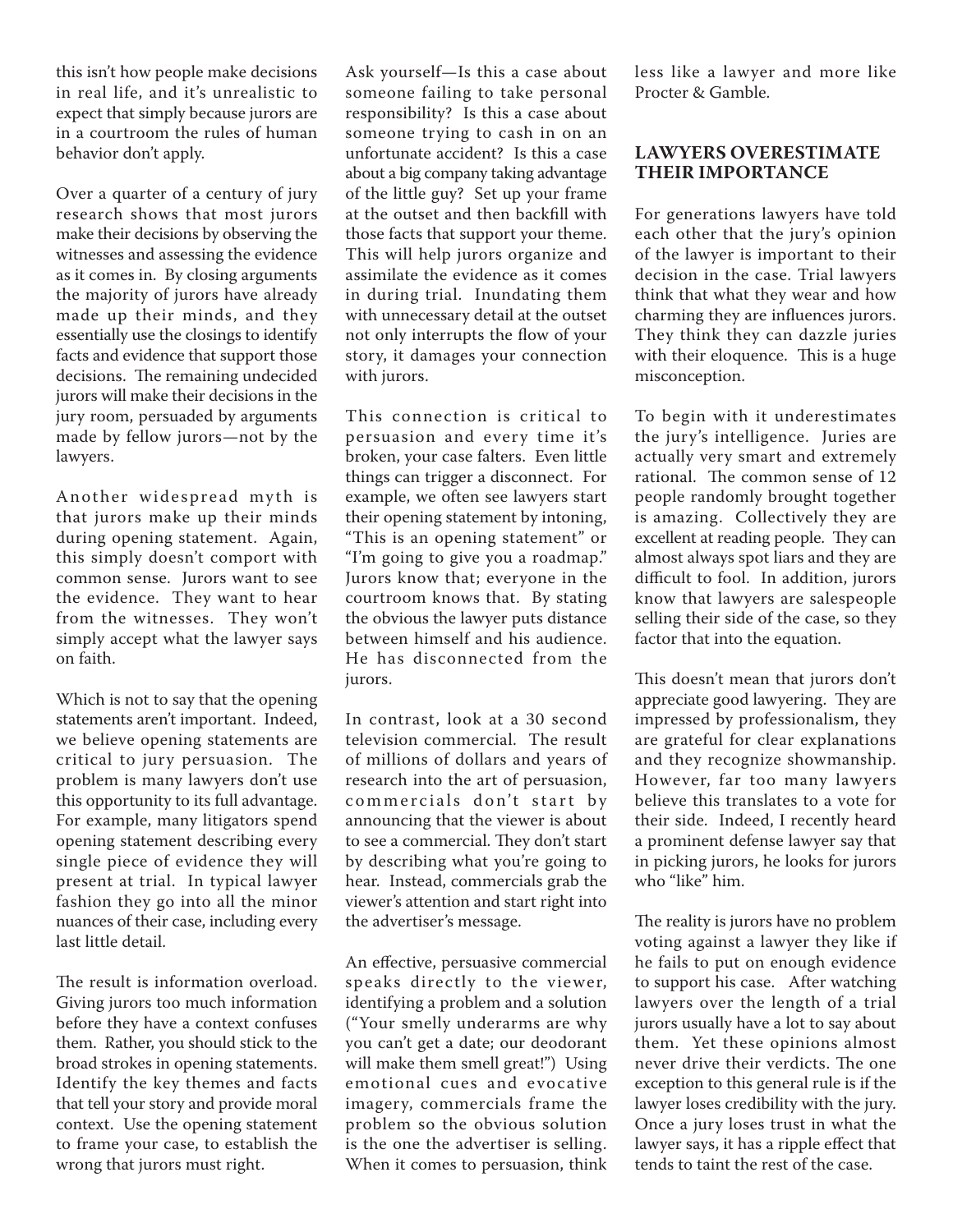## **LAWYERS DO NOT LOOK BEYOND STEREOTYPES**

Another area that's rife with legal folklore is jury selection. Many lawyers judge prospective jurors using outmoded stereotypes, reflecting an overly simplistic view. For example, the conventional wisdom is that Asians are prodefense and African Americans are pro-plaintiff. However, relying on such two-dimensional stereotypes alone is foolhardy.

Each juror is a unique individual, and the interplay of race and ethnicity with other factors like experiences, values and attitude is what really provides insight into the juror's thinking. For example, while many first-generation Asians, especially those with backgrounds in finance, science and engineering tend to be pro-defense, third-generation, highly assimilated Asians with degrees in art or psychology are more likely to be pro-plaintiff.

Similarly, the stereotypical view that African Americans will side with plaintiffs in civil cases and the defense in criminal cases is an unsophisticated one. As society has changed and African Americans have moved throughout all strata of society, race may not be as significant. Other factors like education, occupation and life experience can be equally, if not more, important.

In fact, we experienced this in the Martha Stewart trial. Working for the prosecution, our research showed that across the board, the more educated and financially sophisticated people were, the more they believed that Stewart had broken the rules. Therefore, with respect to African American jurors, their race was not the important factor; their socioeconomic status was.

The so-called "helping professions" are another area where lawyers get into trouble. For instance, many attorneys assume that nurses are plaintiff-oriented because their job is to help people. They see these jurors as sympathetic or empathetic types. However, if you really think about what these people do all day you can see that this is an erroneous assumption.

Nurses, who spend all day caring for sick and dying people, are usually very pragmatic and fairly callous. They spend a lot of their day saying no: "No, the doctor can't see you yet," or "No, it's not time for more pain medication." They also worry about liability all day long in every aspect of their work. As a result, nurses are much more likely to be defense jurors than plaintiffs'.

## **LAWYERS MISAPPREHEND THE PURPOSE OF VOIR DIRE**

A good voir dire is designed to elicit information that helps you to see the jurors as individuals. This sounds obvious, but many lawyers don't seem to get it. Instead, they use this valuable opportunity to try and educate or condition jurors. This is largely a waste of time.

Jurors' opinions and biases are formed over their lifetimes. It is impossible to change them in the brief time they spend listening to and/or answering a few questions. Do you really think a diehard football fan will reconsider his passion because a lawyer says, "You know a lot of people are injured playing football, don't you?" Will a lifelong Democrat start thinking like a Republican after hearing another juror extol the virtues of the GOP or denigrate the DNC? Of course not.

Rather than effecting a change in the jurors' thinking, such questions actually puzzle them and cause them to feel manipulated. In the jurors' minds the case hasn't begun. They haven't seen any evidence and at best they only have a vague idea of the issues. The lawyer's questions seem pointless because the answers don't provide any meaningful information. Moreover, leading questions designed to elicit rote affirmative answers are not the kinds of questions people use in real life. Jurors experience the lawyer talking at them, not to them and that essential connection is broken.

Another myth predicated on the belief that voir dire can change long-held beliefs is the concept of contamination. Accepted lore is that you need to avoid this at all costs. As a result many lawyers will avoid asking important questions just so juror Three isn't contaminated by juror Five's bias. For example, a lawyer in a bad faith case might worry that Mrs. Smith's description of problems with her insurance company will affect other jurors. They think hearing about Mrs. Smith's problems will cause other jurors to suddenly start disliking insurance companies too.

However, research and common sense show that jurors are unlikely to change their beliefs on the basis of a stranger's situation. It's far more dangerous to avoid probing the depth of Mrs. Smith's bias than to have the other jurors exposed to it. Indeed, careful observation of other jurors' reactions to her statements can provide valuable information, which might not be uncovered otherwise.

Seeking commitments from jurors that, for example, they will follow the judge's instructions or return a verdict for the defendant if the plaintiff fails to meet his burden of proof is also a wasteful and potentially adverse use of this valuable time with jurors. Jurors find these questions patronizing. Instead, you should spend your time